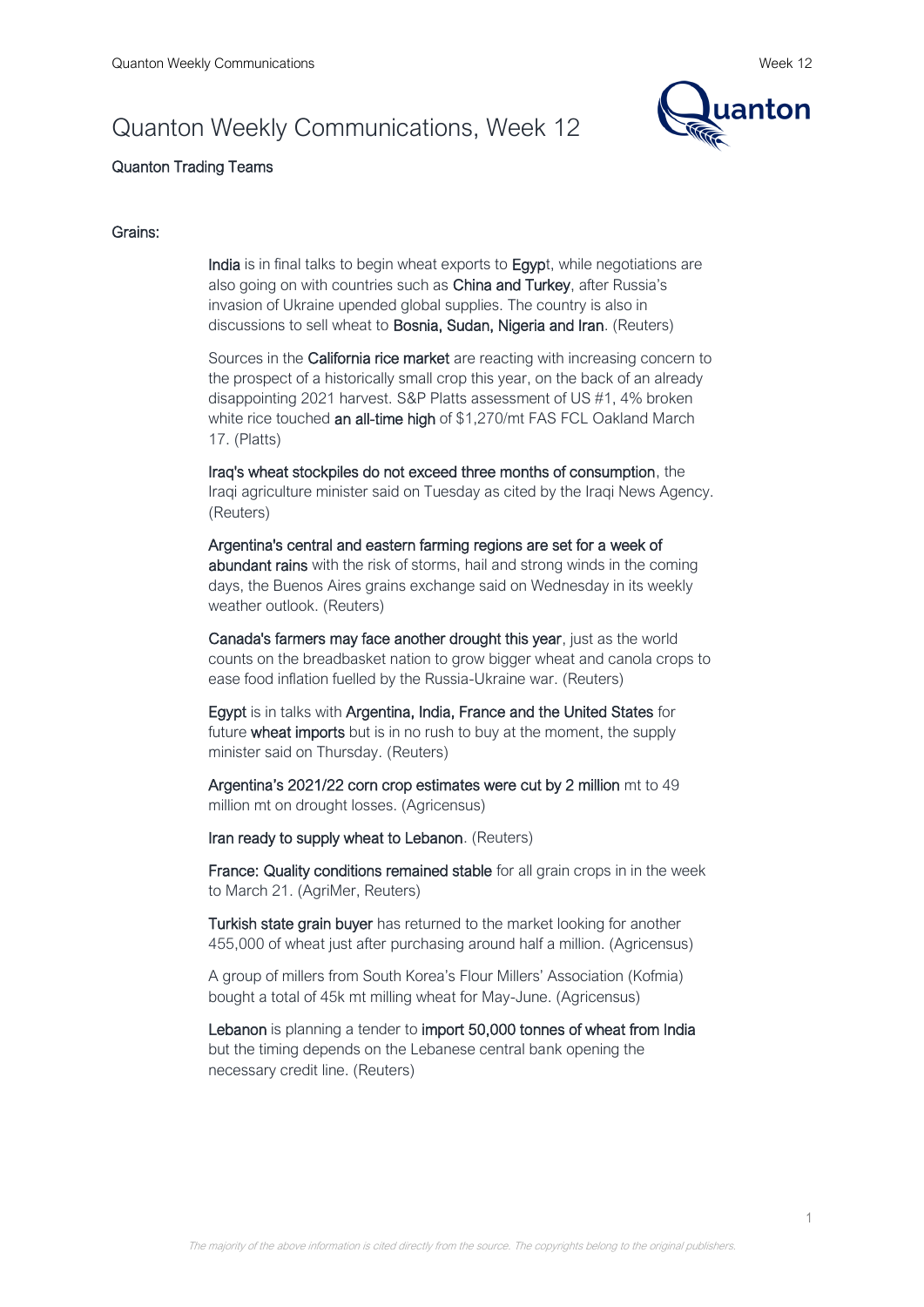## Ukraine and Russia:

Ukraine is likely to export just 200,000 tonnes of wheat from March to June due to its Black Sea ports being blocked by the Russian invasion. (APK, Reuters)

Ukraine faces a possible grain revenue loss of \$6 billion as the blockade of its ports by Russian forces prevents it from selling millions of tonnes of wheat and corn that had been earmarked for export by June. (Reuters)

The trade in Russian grains is continuing in the Azov Sea, despite risks associated with both the war and economic uncertainties. (Agricensus)

Ukrainian agriculture minister quits for health reasons, senior lawmaker replaces him. (Reuters)

Ukraine's north-western Rivne region has started sowing spring crops, and aims to sow 420,000 hectares and support regions whose harvests may be more heavily disrupted by the war with Russia. (Reuters)

Against the backdrop of growing concerns about a possible disruption of the sowing campaign due to ongoing Russian invasion, Southern Ukraine starts spring grain sowing campaign. (Agricensus)

Ukraine's spring crop sowing area may more than halve this year from 2021 levels to some 7 million hectares, versus 15 million hectares expected before the Russian invasion. (Reuters)

Ukraine's 2022 grain harvest is likely to fall 54.6% to 38.9 million tonnes due to a decrease in sowing area caused by the Russian invasion, APK-Inform agriculture consultancy said on Wednesday. (Reuters)

Trade sources have shared the first offers of wheat from Ukrainian companies since the Russian invasion. (Agricensus)

The Ukrainian government removed corn and sunflower oil from the list of products that were banned from export. (Agricensus)

#### Oilseeds:

Malaysia has maintained its April export tax for crude palm oil at 8%. (Reuters)

Argentina has raised the export tax rate on soy oil and meal to 33% until the end of the year in a bid to combat domestic inflation. (Reuters)

China's soybean imports from Brazil in the first two months of 2022 rose significantly from the corresponding period last year, US cargoes fall. (Reuters)

Egypt's state buyer GASC announced an international and a local tender to buy vegetable oils for May delivery. (Agricensus)

A surge in sunflower oil prices after Russia's invasion of Ukraine cut supply has proved an opportunity for producers of one of Spain's best-known products: olive oil. (Reuters)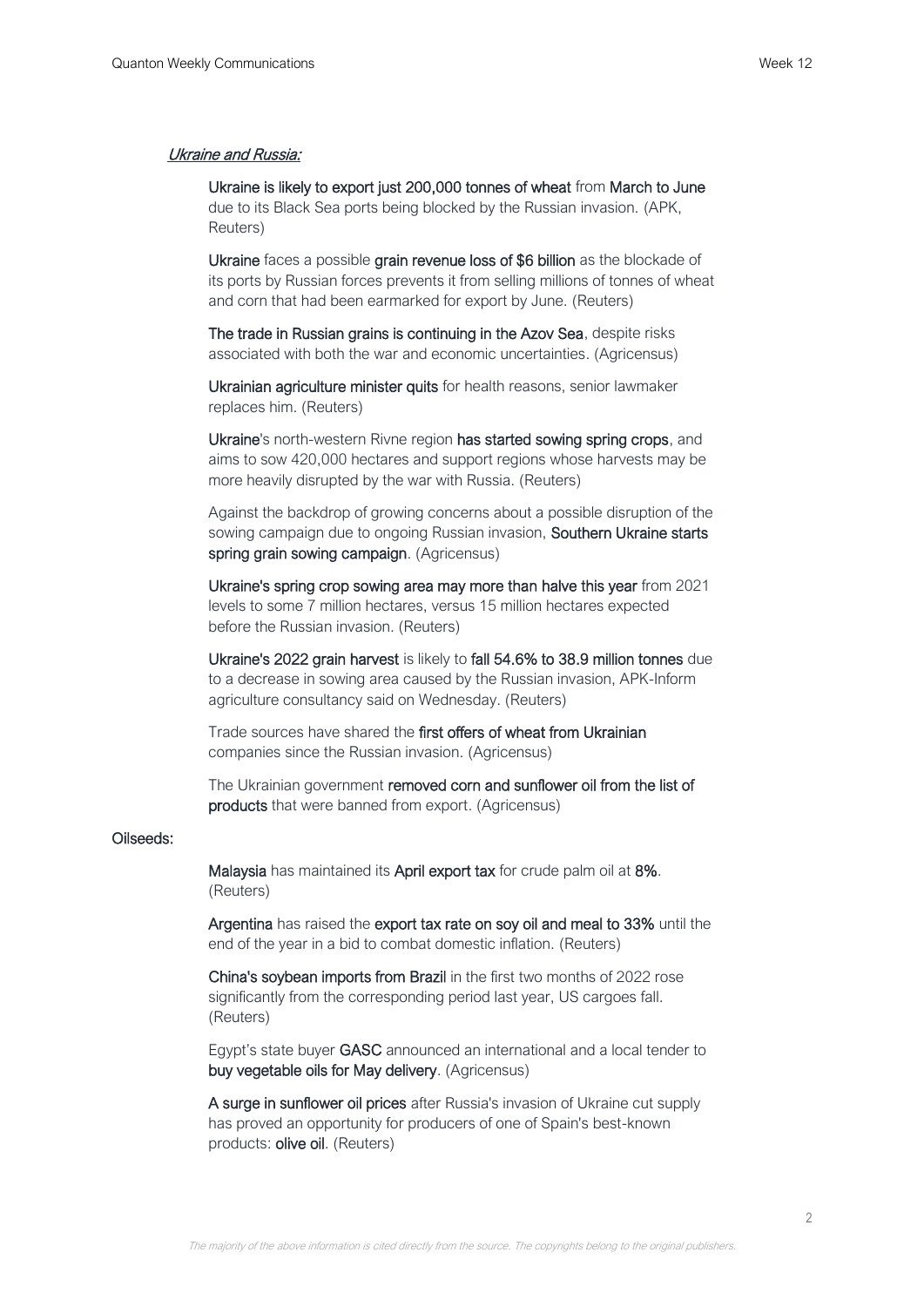| Argentina's soybean crushing in February rose 5% on the previous month, |
|-------------------------------------------------------------------------|
| coming aligned with market expectations. (Agricensus)                   |

Soybean production prices in Mato Grosso, Brazil's largest agricultural state, continue to rise. (Agricensus)

FranceAgriMer has marginally increased its forecast for France's oil protein crop harvest in the 2021/22 marketing year to 23%. (Agricensus)

The Russian government is proposing to introduce export quotas for sunoil and sunmeal of 1.5 million mt and 700,000 mt respectively. (Agricensus)

Soymeal prices in China rallied for a fourth consecutive session on Wednesday, breaching their highest level on record. (Agricensus)

Ukraine's 2022 sunflower seed harvest could decrease by 42% to 9.6 million tonnes due to a sharp decrease in the sowing areas following Russia's invasion. (Reuters, APK)

Indonesia and Malaysia remain committed to their mandatory biodiesel programmes despite higher prices of the feedstock to reach green energy goals. (Reuters)

China's crushing continues to drop on the impact of Covid-19. (Agricensus)

#### Coffee:

Five break bulk vessels left Brazilian ports since November, carrying coffee beans packed in 1,000 kg bags, roughly 4% of total export. Such shipping method hasn't been used in over 20 years, now returns due to the shortage of containers.

#### Cocoa:

Heavy rain last week in most of Ivory Coast's cocoa-growing regions revived hopes of a strong April-to-September mid-crop after an extended dry spell. (Reuters)

#### Sugar:

India plans to restrict sugar exports for the first time in six years to prevent a surge in domestic prices and could cap this season's exports at 8 million tonnes. (Reuters)

Russia's agriculture ministry has simplified procedures for obtaining permits for white sugar imports after a jump in domestic demand. (Commodity 3)

## World:

Ukrainian prosecutors have opened an investigation into the alleged forceful seizure by Russian troops of five ships carrying Ukrainian grain in the port of Berdiansk. (Reuters)

A European meeting on agriculture has discussed using emergency funds for the industry and allocating 50 million euros (\$55 million) to support Italian businesses in the sector, Agriculture Minister Stefano Patuanelli said on Tuesday. (Reuters)

French bank Crédit Agricole has suspended its activities in Russia and is creating a €10 million solidarity fund for Ukraine.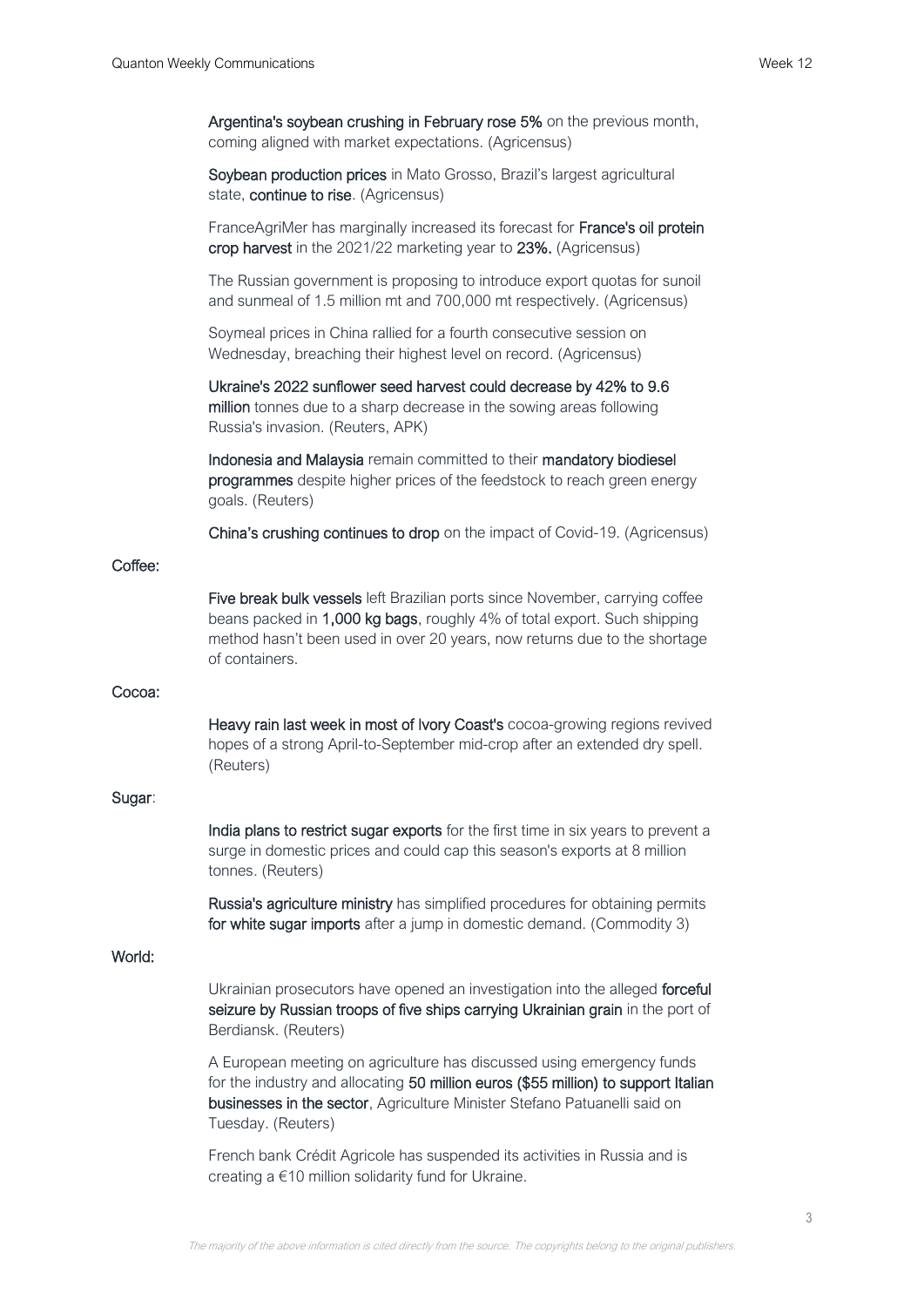Supermarket chains in Greece are restricting how much flour and sunflower oil customers can buy, saying the step was precautionary after seeing demand rise on worries supplies will be hit due to the war in Ukraine. (Reuters)

LDC reported 82.5% y-o-y increase for 2021 net profit to \$697 million. (Reuters, Agricensus)

Yellen: the Russia-Ukraine crisis is driving up commodities prices and is likely to slow global economic growth. (Reuters)

#### Fertilisers:

Russian businessman Dmitry Mazepin has ceded control of Russian potash producer Uralkali. (Reuters)

China to sell 1mmt of potash fertiliser from reserves for spring farming demand. (Agricensus)

Algeria and China have signed a shareholder agreement to invest \$7 billion to produce 5.4 million tonnes of fertiliser per year in the Algerian region of Tebessa. (Reuters)

Sanctions on exports of potash fertiliser from Belarus and Russia are not impacting supply in China, an executive from state-owned fertiliser maker Sinofert Holdings said on Wednesday, due to sufficient domestic stocks.

Sky-high fertilizer prices have farmers worldwide scaling back its use and reducing the amount of land they're planting, fallout from the Ukraine-Russia conflict that has some agricultural industry veterans warning of food shortages.

#### Freights:

All Ukrainian ports on the Black Sea and Azov Sea remain temporarily closed to ships seeking to enter or exit. (Reuters)

Low water after recent dry weather continues to prevent cargo vessels from sailing fully loaded on the river Rhine in Germany. (Reuters)

Canada on Monday called for a quick negotiated end to a work stoppage at the country's second-largest railroad, Canadian Pacific Railway Ltd, that is set to aggravate a shortage of commodities sparked by Russia's invasion of Ukraine. (Reuters)

Canadian Pacific Railway labour strike ends after two days. (Platts)

**Panamax Market:** A significant week of grains in the Panamax market, largely Atlantic centric as activity for the transatlantic trips continued to thrive. Much of the activity and focus was grain led ex EC and NC South America with options to ex US Gulf and with bids further increasing against a tighter looking tonnage count, the front haul trip appeared to be impacted to this despite a lack of fixing. Asia continued to be reserved by comparison and largely flat aside from limited action ex No Pac with rates improving slightly over last done.

Panamax Index – 3,413 (up 15.79 % over last week)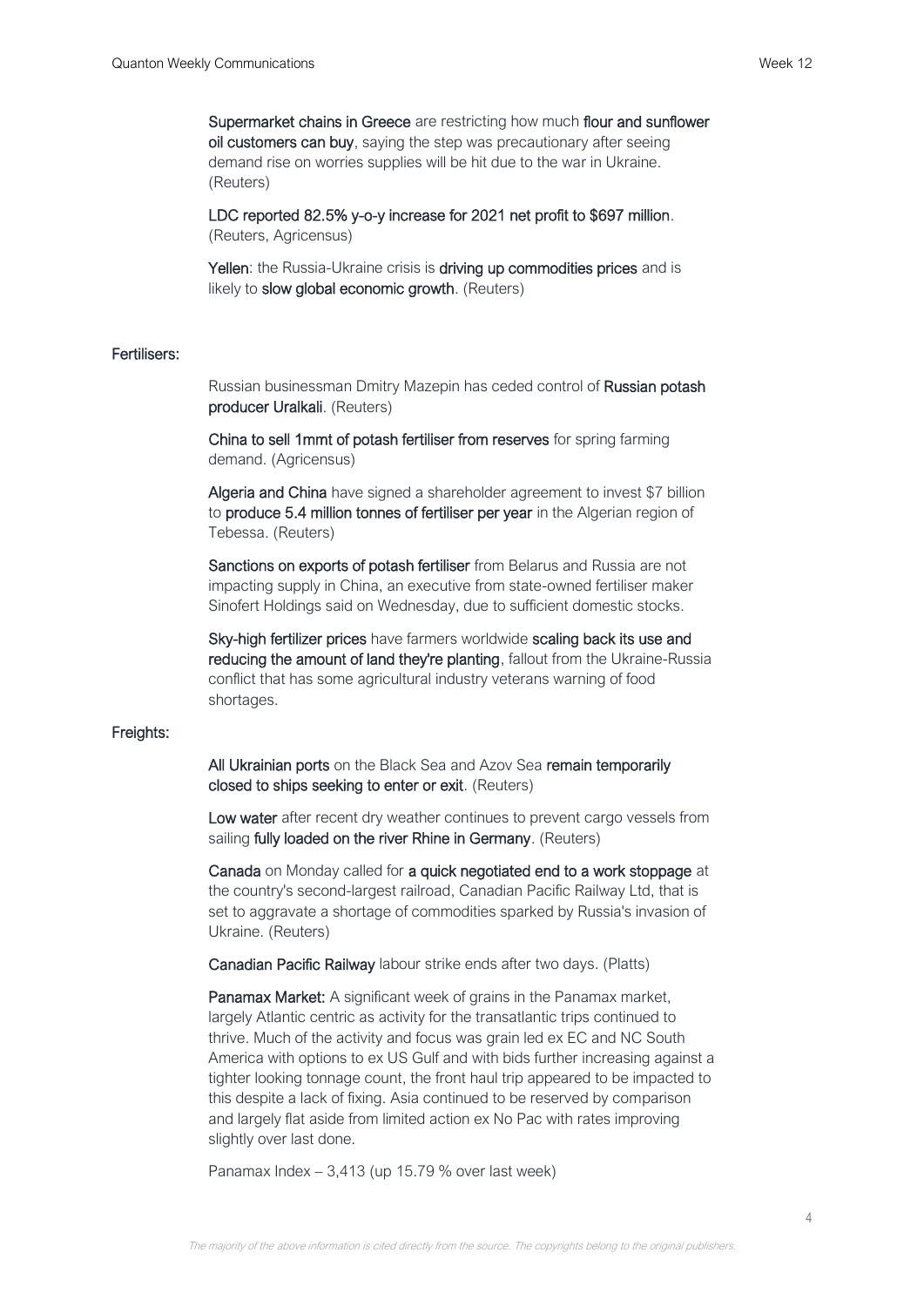Panamax 4 TC – 29,377 (up 16.49 % over last week) Panamax 5 TC – 30,713 (up 15.78 % over last week) P2A (Continent / Far East) – 36,445 (up 13.07 % over last week) P6A (Singapore/ ECSA RV) – 29,565 (up 15.33 % over last week)

Supramax Market: Continued strong demand for minor bulks, as preliminary estimates for this month shows record high loadings. Demand remained strong from East Coast South America for Trans Atlantic. Ultramax was covered from Recalada to Algeria at about USD 49,000. Clinker round from Egypt to Monrovia were fixed close to USD 30,000. Touch more reported from the Pacific Basin. 57,000 dwt open Chittagong took USD 27,000 for a trip from EC India to China. Another 53,000 dwt open in Singapore was covered around USD 45,000 from a trip Indonesia to China. From the North 56,000 dwt open Bayuquan was finalised for a CIS Pacific round at USD 70,000. Some steels to USG from India paid Owners USD 43,000 for a 58,000 dwt vessel open Haldia. Also a 52,000 dwt ship concluded business for trip via Thailand redelivery Haldia at USD 34,000 basis delivery Singapore.

BSI 10TC – 33,217 (up 3.22 % over last week)

S1B (Canakkale via Med-Bsea/China- S.Korea) – 22,763 (up 10.97 % over last week)

S4B (Skaw-Passero/USG) – 19,331 (up 13.97 % over last week)

BHSI 7 TC – 32,082 (up 6.73 % over last week)

HS1 (Cont med-ECSA) – 17,786 (up 14.06 % over last week)

HS3 (ECSA/Cont-Med) – 48,944 (up 20.43 % over last week)

## Tenders:

## South Korea's Flour Mills bought milling wheat:

- 45,000 mt, US origin, shipment May-Jun

#### South Korea's Kocopia bought corn:

- 60,000 mt, 426 USD/mt, CJ International, shipment June

#### South Korea's NOFI bought corn:

- 130,000 mt, in three consignments
	- 1. 309.0 CK2, CHS
	- 2. 353.5 CN2, Pan Ocean
	- 3. 345.5 CN2, Viterra

### Jordan tenders for wheat and barley:

120,000 mt each, deadline 24 Mar Cancelled

## Bangladesh's state grains buyer tenders for milling wheat: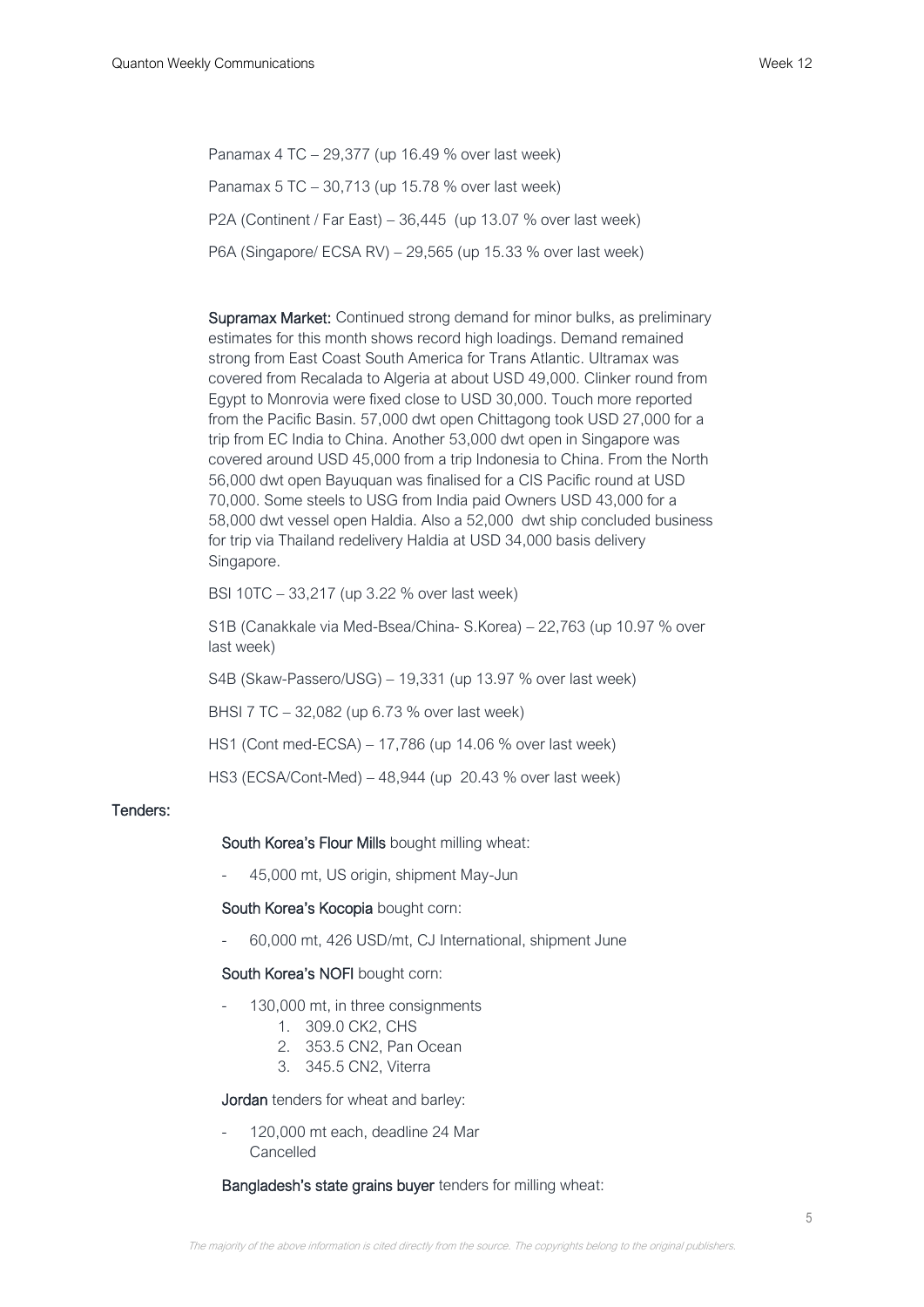- 50,000 mt

Iran's GTC bought wheat:

- 195,000 mt, shipment Apr-May

Turkey TMO bought 335,000 mt wheat:

| Iskenderun:    | 10,000 mt 13.5% 414 87 USD/mt, Viterra    |
|----------------|-------------------------------------------|
|                | 5,000 mt 12.5% 411.87 USD/mt, YaylaAgro   |
|                | 5,000 mt 12.5% 433.90 USD/mt, Altin Ates  |
|                | 25,000 mt 12.5% 433.90 USD/mt, Aston      |
|                | 15,000 mt 12.5% 433.90 USD/mt, Viterra    |
|                | 15,000 mt 12.5% 434.00 USD/mt, Solaris    |
| Mersin:        | 15,000 mt 13.5% 429.87 USD/mt, Viterra    |
|                | 25,000 mt 12.5% 439.80 USD/mt, Aston      |
|                | 10,000 mt 13.5% 443.90 USD/mt, Erser      |
| <b>Bandima</b> | 15,000 mt 13.5% 437.90 USD/mt, Yayla Agro |
|                | 10,000 mt 13.5% 437.90 USD/mt, Bek Tarim  |
| Tekirdag       | 25,000 mt 12.5% 410.00 USD/mt, Aston      |
| Izmir          | 5,000 mt 12.5% 439.90 USD/mt, ADM         |
|                | 10,000 mt 12.5% 439.90 USD/mt, Erser      |
|                | 10,000 mt 13.5% 448.70 USD/mt, Yayla Agro |
| Trabzon        | 5,000 mt 13.5% 423.90 USD/mt, Tiryaki     |
|                | 5,000 mt 12.5% 419.90 USD/mt, Tiryaki     |
| Samsun         | 10,000 mt 12.5% 416.90 USD/mt, Yayla Agro |
|                | 15,000 mt 13.5% 420.90 USD/mt, Yayla Agro |
|                | 5,000 mt 13.5% 420.90 USD/mt, Ulusoy      |
|                | 5,000 mt 12.5% 417.00 USD/mt, Tarim       |

## Turkey's TMO tenders for corn:

- 325,000 mt, CFR, optional origin, shipment Apr-May

## Turkey's TMO bought corn:

- 175,000 mt EXW, 401.96 USD/mt on average

Turkey's TMO bought milling wheat:

- 210,000 mt, EXW

## Turkey's TMO bought milling wheat

- 245,000 mt, shipment Apr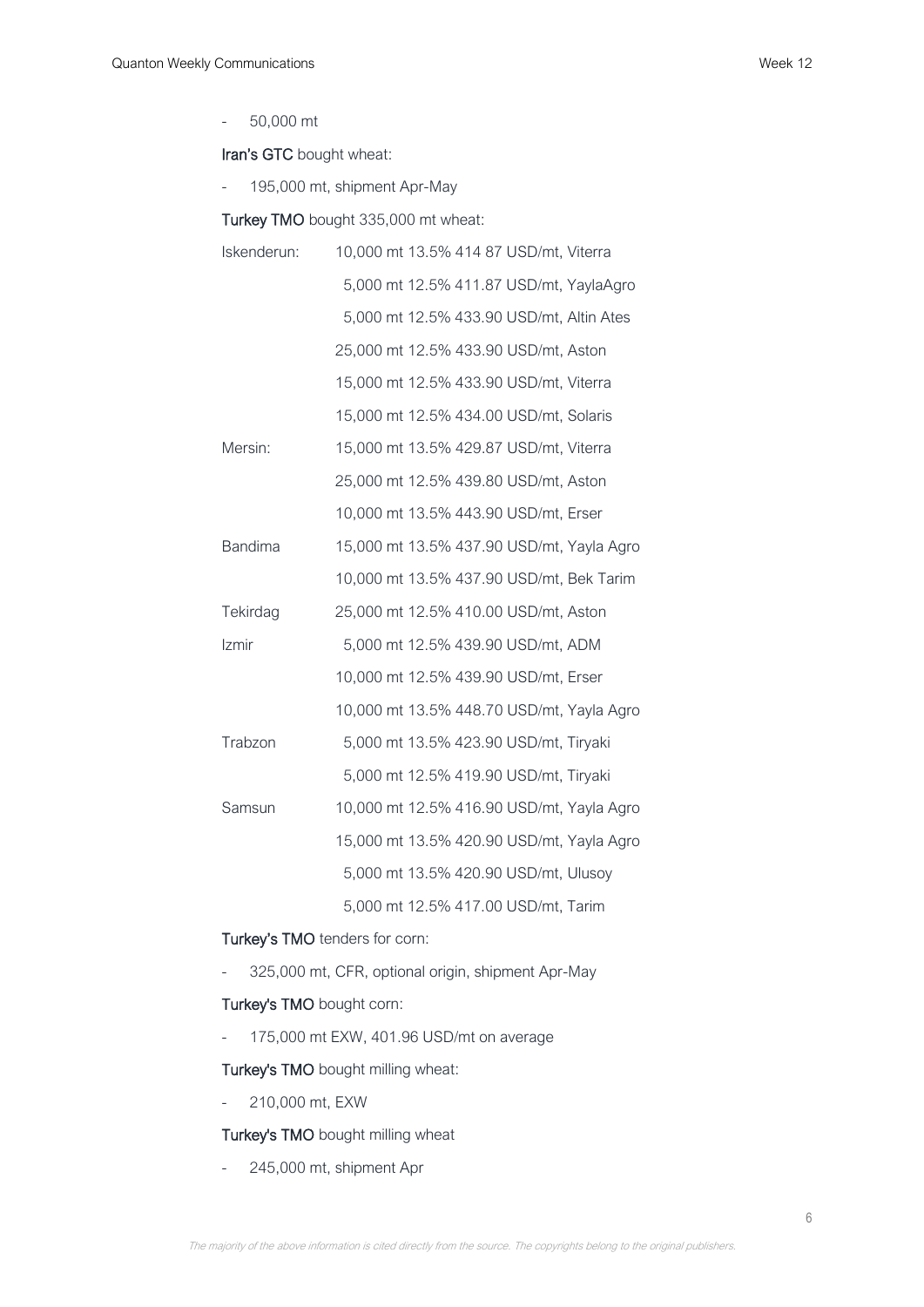Egypt's GASC bought 80,000 tonnes of soyoil:

- 30,000, 1,788 USD/mt, Cargill
- 25,000, 1,788 USD/mt, POSCO
- 25,000, 1,788 USD/mt, Aston

Iraq's trade ministry has extended its tender for milling wheat:

- 50,000 mt, shipment Apr-May

Lebanon plans a tender for wheat:

- 50,000 mt, India origin.

Bangladesh tenders for wheat:

- 50,000 tonnes, optional origins, shipment in June to two ports, Chattogram and Mongla

Thailand's TFMA bought feed wheat:

- 70,000 mt, 369 USD/mt, Indian origin, CILFO

China sold 522.804 mt of wheat from their state reserves at an average price of 465.03 USD/mt, down from 471 USD/mt.

<End of document>